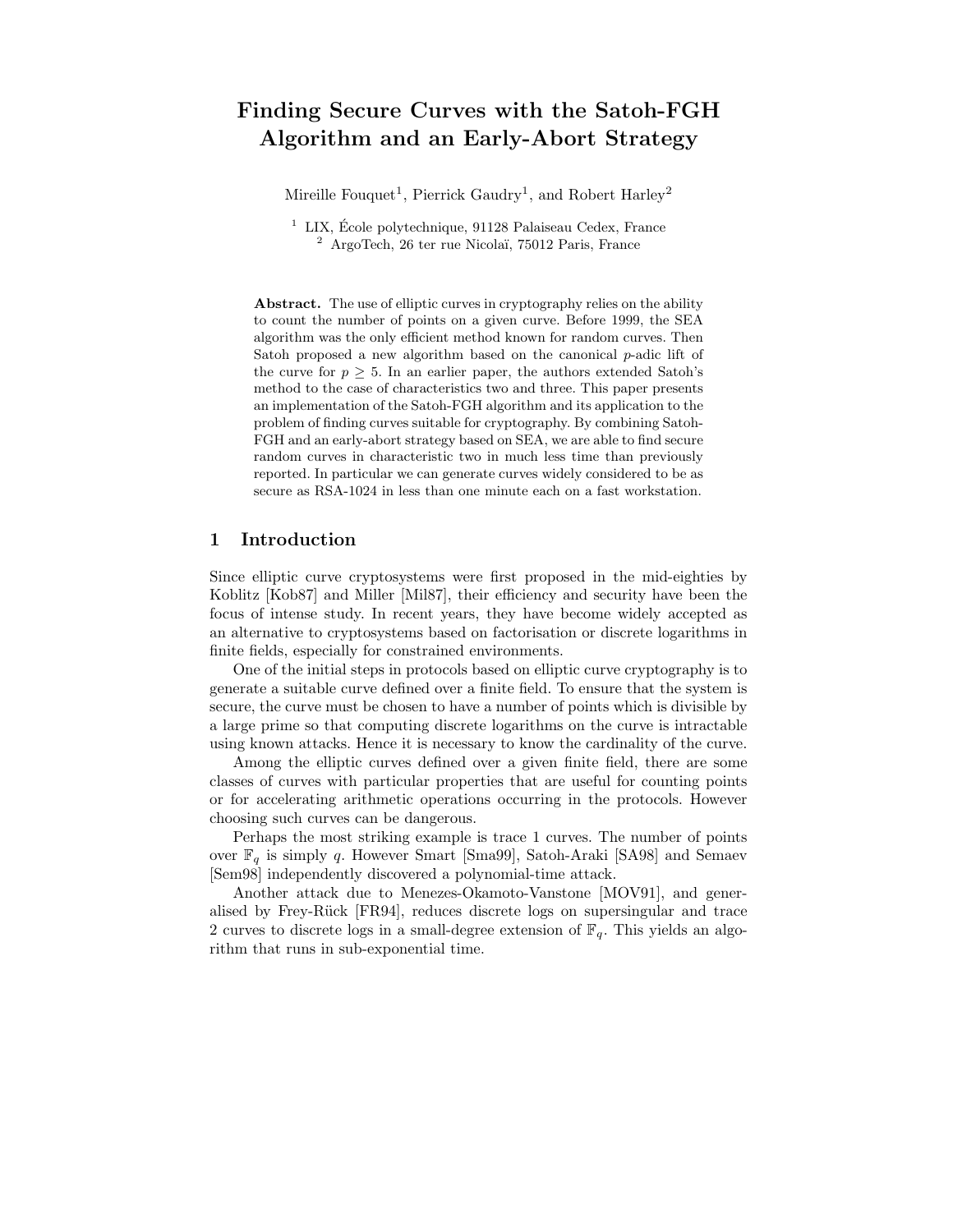A minor weakness is known for curves with many automorphisms [vOW99], [GLV], [DGM99] including curves defined over a small subfield, proposed by Koblitz, and some complex-multiplication curves. Attacks on these curves take less time than for generic curves, but remain in exponential time.

It has recently been shown by Gaudry-Hess-Smart [GHS00] that curves defined over composite extension fields are also weak in certain cases, using a reduction via hyperelliptic curves.

These results suggest that for maximum security one should avoid curves with special properties and instead choose a random curve whose number of points is divisible by a large prime, over a prime field or an extension of prime degree. This ideal procedure was made possible in practice by the SEA algorithm due to Schoof [Sch85], [Sch95], Elkies [Elk98], Atkin [Atk92] and others [Cou94] [Cou96], [Mor95], [Ler97a], [Mül95], [Dew98], etc. With this method, counting points on one given curve is reasonably fast.

However finding a cryptographically suitable curve requires testing many curves and this takes much more time. For instance, Johnson and Menezes [JM99] recently described this process as a "complicated and cumbersome task" requiring "a few hours on a workstation" for 200 bits.

Recently, a new algorithm for counting points on curves in small characteristic  $p \geq 5$  was designed by Satoh [Sat00] and we extended it to characteristics two and three in [FGH00]. An independent extension to characteristic two is described by Skjernaa [Skj].

Satoh's algorithm is asymptotically superior to SEA for fixed  $p$ , requiring  $O(\log^{3+\varepsilon} q)$  deterministic time, instead of  $O(\log^{4+\varepsilon} q)$  under reasonable hypotheses. As demonstrated in [FGH00], the Satoh-FGH algorithm is much faster in practice in characteristic two. Indeed we were able to count points over much larger fields (up to 8009 bits) than had previously been possible, and could match the largest size reached with SEA (i.e. 1999 bits) in just three hours.

In the following we will describe a method for generating cryptographically suitable curves, over fields of 113 to 571 bits, using an implementation of the Satoh-FGH algorithm combined with an efficient early-abort strategy based on ideas from SEA. In this manner we reduce substantially the time required for curve-generation, finding suitable 200-bit curves in minutes rather than hours on a workstation, for instance.

In section 2, we recall some basic facts about elliptic curves defined over finite fields of characteristic two. Next we review some algorithms that can be used to compute the cardinality of a curve, and in particular we give a description of the Satoh-FGH algorithm. Section 4 gives the conditions that a curve must satisfy in order to be suitable for cryptographic applications. It also describes the early-abort strategy first used by Lercier in [Ler97a] for selecting good curves. Last but not least we describe our implementation and the results we obtained by combining a more aggressive early-abort strategy and the Satoh-FGH algorithm.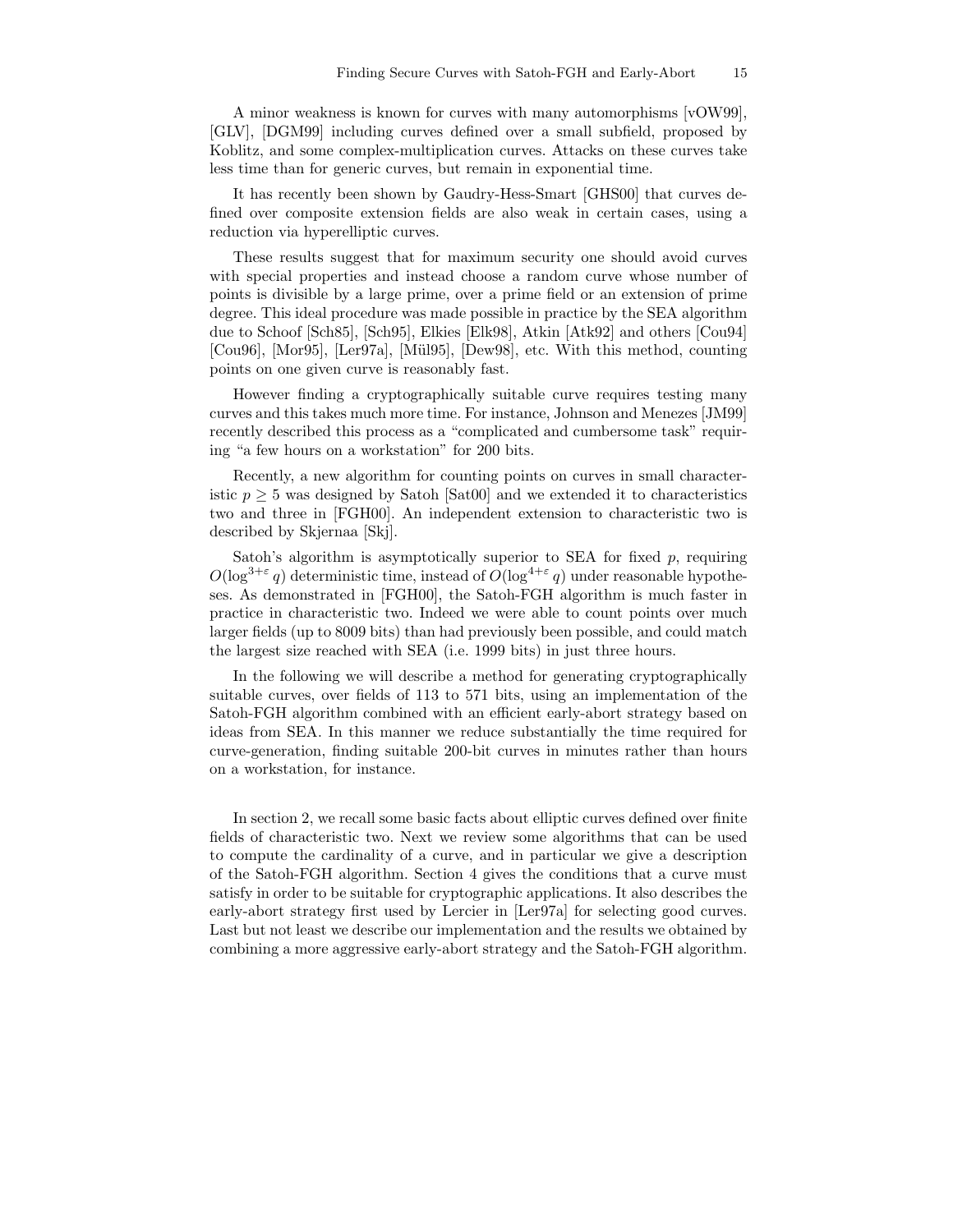### 2 Elliptic Curves over Finite Fields of Characteristic Two

In this section, we recall some basic facts about elliptic curves defined over  $\mathbb{F}_q$ where  $q = 2^d$ . We will only be concerned with characteristic two. For more informations on elliptic curves, the reader can refer to [Men93], [Sil86], [BSS99].

For our purposes, we can choose the equation of an elliptic curve  $E$  (with non-zero  $j$ -invariant) to be:

$$
E: y^2 + xy = x^3 + a_6
$$
 where  $a_6 \in \mathbb{F}_q^*$ .

Its twist curve is:

$$
E^* : y^2 + xy = x^3 + a_2x^2 + a_6
$$

where  $a_2$  is some fixed element of trace 1.

An important invariant of the curve is its j-invariant  $j(E) = 1/a_6$ . In the following we assume  $j(E) \notin \mathbb{F}_4$  and in particular that curves are ordinary i.e., not supersingular.

The set of points  $E(\mathbb{F}_q)$  of the curve is:

$$
E(\mathbb{F}_q) = \{(x, y) \in \mathbb{F}_q^2 | (x, y) \text{ satisfies the equation of } E\} \cup \{O_E\},\
$$

where  $\mathcal{O}_E$  is the *point at infinity*.

The Frobenius automorphism F is the map  $x \mapsto x^q$  on  $\mathbb{F}_q$ . It can be extended to an endomorphism of  $E$ :

$$
F: E \to E
$$

$$
(x, y) \mapsto (x^q, y^q)
$$

Its characteristic equation is of the form:

$$
F^2 - cF + q = 0.
$$

One can show that the number of points on  $E$  is

$$
N=q+1-c, \quad \text{with} \quad |c|\leq 2\sqrt{q}
$$

where c is the trace of Frobenius on  $E$ . The bound on c is due to Hasse [Has33]. Note that  $4 | N$  since the point  $(\sqrt[4]{a_6}, \sqrt{a_6})$  on E has order four. The number of points on  $E^*$  is  $N^* = q + 1 + c$  and one has  $2 \parallel N^*$ .

The *little* Frobenius automorphism  $\sigma$  is the map  $x \mapsto x^2$ . It can be extended to an isogeny from E to the conjugate curve  $E^{\sigma}: y^2 + xy = x^3 + a_6^2$  as follows:

$$
\begin{aligned}\n\sigma: \quad E \to E^{\sigma} \\
(x, y) &\mapsto (x^2, y^2).\n\end{aligned}
$$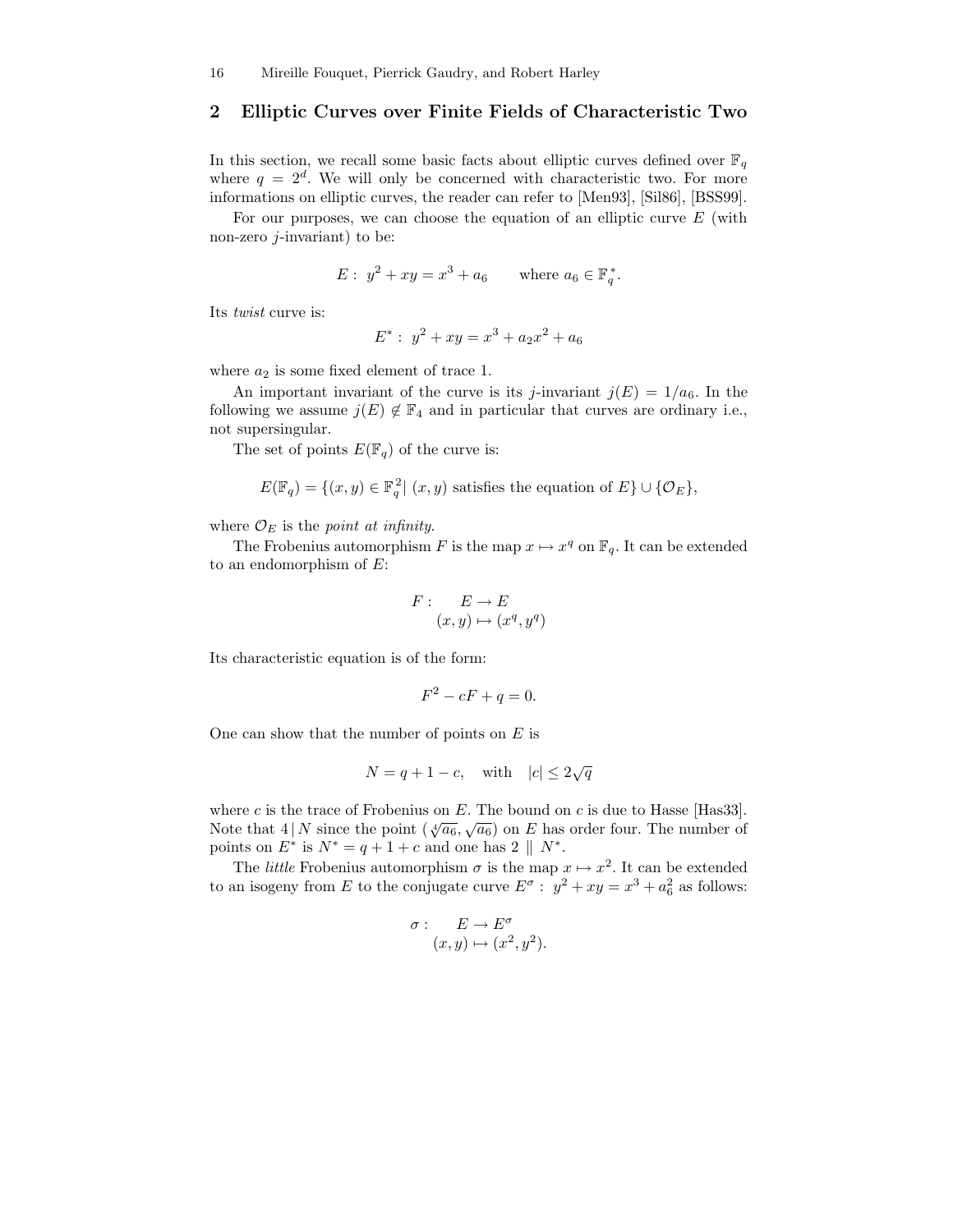### 3 Counting the Number of Points

#### 3.1 The Schoof-Elkies-Atkin Algorithm

The first polynomial-time algorithm for counting points on elliptic curves over finite fields was described by Schoof in [Sch85]. The basic idea is to find the trace of the curve modulo small primes  $\ell$  by studying the action of F on the  $\ell$ –torsion part of E. Restricting the characteristic equation of F to the  $\ell$ –torsion results in

$$
(X^{q^2}, Y^{q^2}) - [q](X, Y) = [c_{\ell}](X^q, Y^q)
$$

for each point  $(X, Y)$ , where  $c_\ell \equiv c \mod \ell$ . This equality can be tested, for each candidate  $c_\ell \in [0 \dots \ell-1]$ , by doing polynomial arithmetic modulo the  $\ell$ –division polynomial. Now, it suffices to compute  $c_{\ell}$  for many small primes  $\ell$ and then to recover the exact result using the Chinese Remainder Theorem. The time required for point-counting over  $\mathbb{F}_q$  with this algorithm is  $O(\log^{5+\varepsilon} q)$  using asymptotically fast methods for arithmetic (or  $O(\log^8 q)$  using naïve arithmetic). The degree of the  $\ell$ -division polynomial is  $O(\ell^2)$ , which grows quickly and causes this algorithm to be slow in practice.

In large characteristic, Elkies [Elk98] and Atkin [Atk92] improved Schoof's method yielding the so-called SEA algorithm (see [Sch95]) with run-time reduced to  $O(\log^{4+\varepsilon} q)$  (or  $O(\log^6 q)$ ) under reasonable hypotheses. Their idea is to construct a factor of degree  $O(\ell)$  of the division polynomial and work with it instead. Such a factor can be found by factoring the modular polynomial to find eigenspaces of the Frobenius endomorphism F restricted to  $E[\ell]$ .

Further work by Morain [Mor95] and others led to practical implementations of SEA for prime fields. Couveignes extended SEA to work in small characteristic using the formal group [Cou94] or the p-torsion [Cou96] and Lercier found an efficient method for characteristic two [Ler97a].

#### 3.2 The Satoh-FGH Algorithm

Here we present our adaptation of Satoh's algorithm to the case of characteristic two. The reader can find more details, including for odd characteristic, in [Sat00] and [FGH00].

The principal idea of this new algorithm is to lift E to a curve  $\mathcal E$  over a 2-adic ring  $\mathbb{Z}_q$  and to compute the trace of the Frobenius on  $\mathcal{E}$ .

**Canonical Lift of the Curve** Just as  $\mathbb{F}_q$  is obtained from  $\mathbb{F}_2$  by taking an algebraic extension modulo an irreducible polynomial  $f(x)$ , one can obtain  $\mathbb{Z}_q$ from the 2-adic integers  $\mathbb{Z}_2$  by taking an extension modulo a polynomial  $g(x)$ which reduces modulo 2 to  $f(x)$ . Thus we have  $\mathbb{Z}_q = \mathbb{Z}_2[x]/(g(x))$ . We represent this situation with the following figure.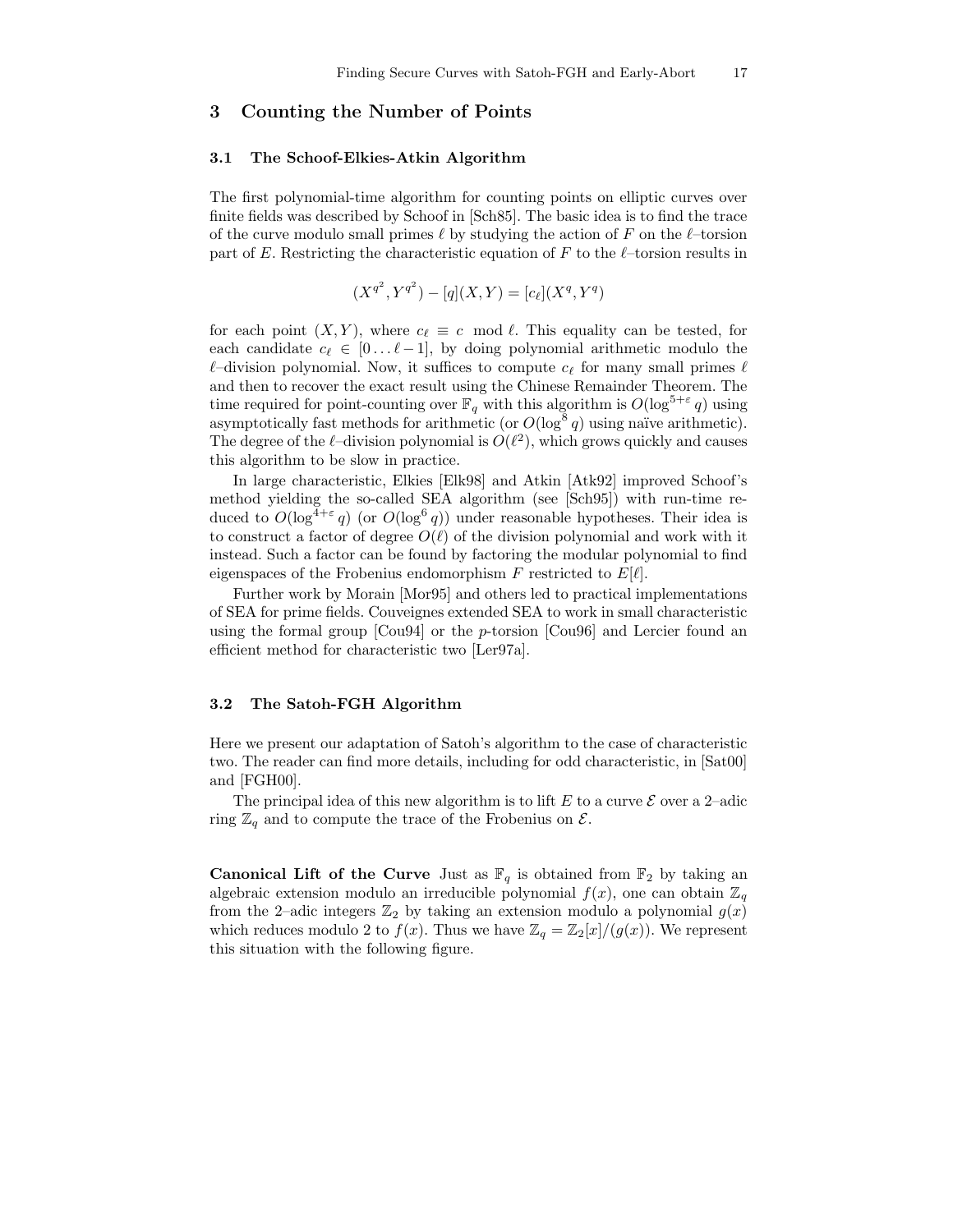

A Frobenius morphism  $\mathcal F$  can also be defined on  $\mathbb{Z}_q$ . In this case it is not a simple q-th powering operation but something much more complicated. We do not define it explicitly since we will never have to compute it. Similarly, there exists a little Frobenius morphism  $\Sigma$ . For further details on  $\mathbb{Z}_q$  and its Frobenius maps, see [Ser68].

A theorem of Lubin, Serre and Tate [LST64] guarantees the existence and uniqueness of a canonical lifted curve  $\mathcal E$  over  $\mathbb Z_q$  such that  $\text{End}(\mathcal E) = \text{End}(E)$ , via a canonical lift of the j-invariant. Indeed  $J = j(\mathcal{E})$  is characterised by  $J \equiv j(E)$ modulo 2 and  $\Phi_2(J, \Sigma(J)) = 0$ , where  $\Phi_2$  is the 2-modular polynomial.

A crucial part of Satoh's contribution is an efficient algorithm for lifting jinvariants. Instead of lifting  $j(E)$  in isolation, he suggests lifting the whole cycle of conjugate j's simultaneously. He also proposes considering the duals  $\hat{\Sigma}_i$  of the little Frobenius isogenies instead of  $\Sigma_i$  themselves. Indeed the duals are separable and hence are determined by their kernel. After having lifted the  $j$ -invariants using Satoh's method, we lift the coefficients of the curves and then compute the kernels by lifting a 2–torsion point on each conjugate curve, using the methods from [FGH00]. As a result, we compute the following diagram:

$$
\mathcal{E}_0 \xrightarrow{\hat{\Sigma}_0} \mathcal{E}_1 \xrightarrow{\hat{\Sigma}_1} \cdots \xrightarrow{\hat{\Sigma}_{d-2}} \mathcal{E}_{d-1} \xrightarrow{\hat{\Sigma}_{d-1}} \mathcal{E}_0
$$
\n
$$
\begin{array}{ccc}\n\pi & \pi \\
\pi & \downarrow \pi \\
E_0 \xrightarrow{\hat{\sigma}_0} E_1 \xrightarrow{\hat{\sigma}_1} \cdots \xrightarrow{\hat{\sigma}_{d-2}} E_{d-1} \xrightarrow{\hat{\sigma}_{d-1}} E_0\n\end{array}
$$

Here the top row is over  $\mathbb{Z}_q$  to precision  $O(2^{d/2+o(d)})$  and  $\pi$  is reduction modulo 2 down to  $\mathbb{F}_q$ .

Computing the Trace in  $\mathbb{Z}_q$  Since traces are preserved by taking the dual and by canonical lifting, we have the equation:

$$
\text{Tr}(F) = \text{Tr}(\hat{F}) = \text{Tr}(\hat{\mathcal{F}}).
$$

Moreover  $\hat{\mathcal{F}}$  can be written as the composition

$$
\hat{\mathcal{F}} = \hat{\Sigma}_{d-1} \circ \ldots \circ \hat{\Sigma}_1 \circ \hat{\Sigma}_0.
$$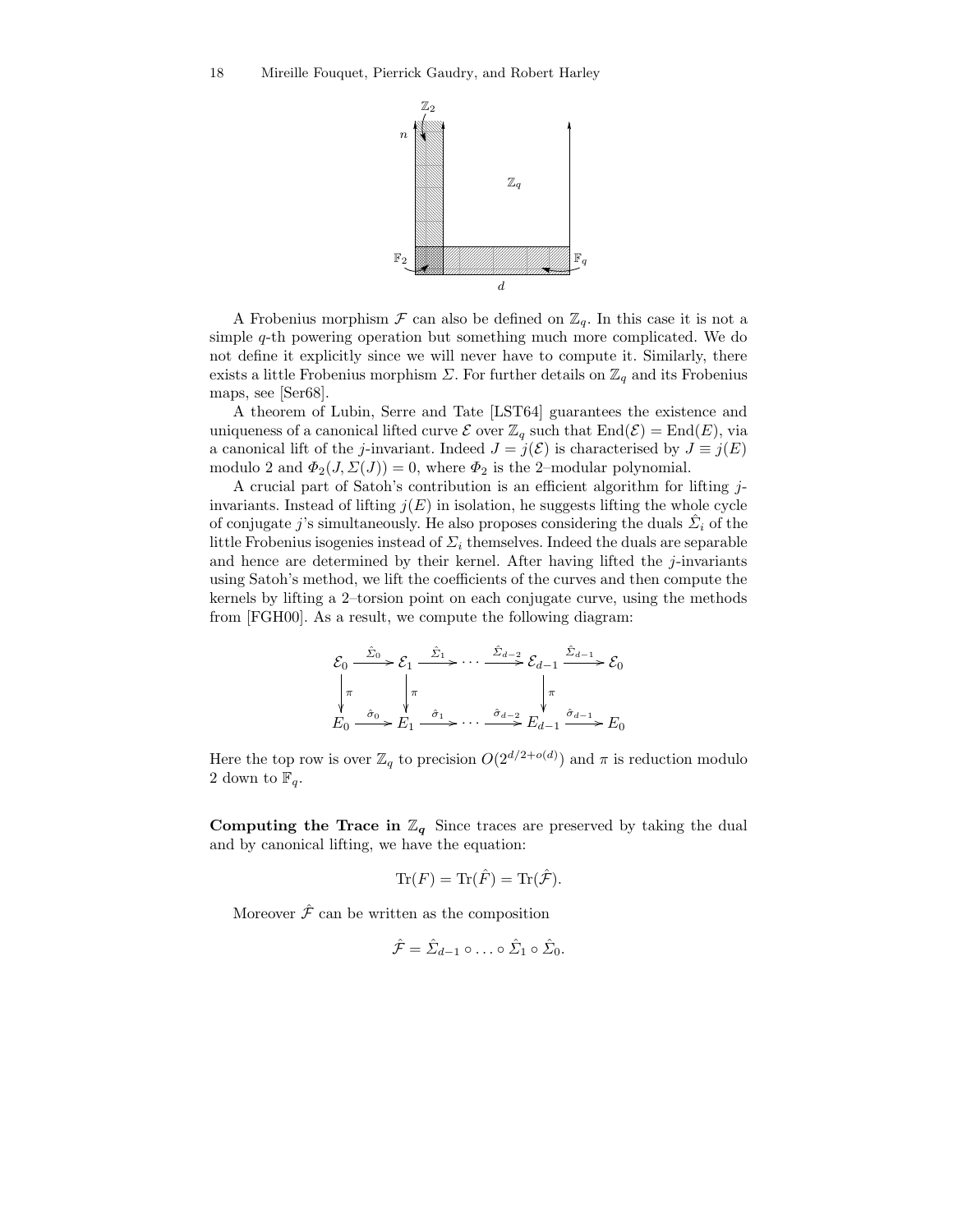To find its trace we go to the formal groups of the curves. In formal groups, isogenies are represented by power series and composing isogenies is done by composing the power series. The first coefficient  $c_1$  of the power series of  $\hat{\mathcal{F}}$  is related to its trace as follows:

$$
\text{Tr}\,\hat{\mathcal{F}} = c_1 + \frac{q}{c_1}.
$$

Therefore, computing the trace can be done by computing  $c_1$ , and the latter can be computed by composing all the power series of the  $\hat{\Sigma}_i$ . Only the first coefficients  $g_i$  of the  $\hat{\Sigma}_i$  have to be determined, and this can be done with Vélu's formulae [Vél71]. More precisely,  $g_i^2$  is given by an explicit formula involving the lifted curves and 2-torsion. Taking one of the square roots of  $\prod g_i^2$  produces the trace to sufficient precision for it to be recovered exactly using Hasse's bound.

### 3.3 Description of the Algorithm

In this section, we give a synthetic description of the algorithm. For a more detailed one, we refer the reader to [FGH00]. The general procedure is:

Procedure MAINALGORITHM

**Input:** An elliptic curve E defined over  $\mathbb{F}_q$ , with  $j(E) \notin \mathbb{F}_4$ . Output: The trace of the curve.

- 1. Compute the cycle of d curves  $E_i$  and their j-invariants  $j_i$ .
- 2. Lift all the  $j_i$ 's simultaneously, yielding  $J_i$ .
- 3. Lift each curve by lifting its  $a_6$  coefficient.
- 4. Lift the kernel of each  $\tilde{\mathcal{L}}_i$ .
- 5. Compute the trace from the lifted data.

In this procedure, points 2, 3 and 4 concern the lifting of the cycle of curves and of the kernels. We will detail these first. An essential ingredient is Newton's iteration for improving the (2–adic) precision of a root of a function.

### Procedure LIFTCURVESAND2TORSION

**Input:** A cycle of d conjugate curves, and their j-invariants. **Output:** The canonical lift of this cycle over  $\mathbb{Z}_q$ .

- 1. Lift the j-invariants simultaneously using an adaptation of the Newton iteration to the multivariate case. The function to be considered acts on a  $1 \times d$ vector:  $\Theta(x_0, \ldots, x_{d-1}) = (\Phi_2(x_0, x_1), \Phi_2(x_1, x_2), \cdots, \Phi_2(x_{d-1}, x_0))$  and the initial approximation of the root is the vector  $(j_0, j_1, \ldots, j_{d-1})$  modulo 2.
- 2. Lift each curve  $E_i$  by lifting its  $a_6$  coefficient, yielding  $A_i$ , using a Newton iteration with the function  $f(x) = 1 + J(x + 432x^2)$  and the initial approximation  $-1/J_i$  modulo 16.
- 3. Lift the 2–torsion point in the kernel of each  $\hat{\Sigma}_i$  yielding  $(X_i, Y_i)$  on  $\mathcal{E}_i$ , using a Newton iteration based on the function  $f(x) = 8x^3 + x^2 + A_i$  with initial approximation  $1/J_{i+1}$  modulo 4.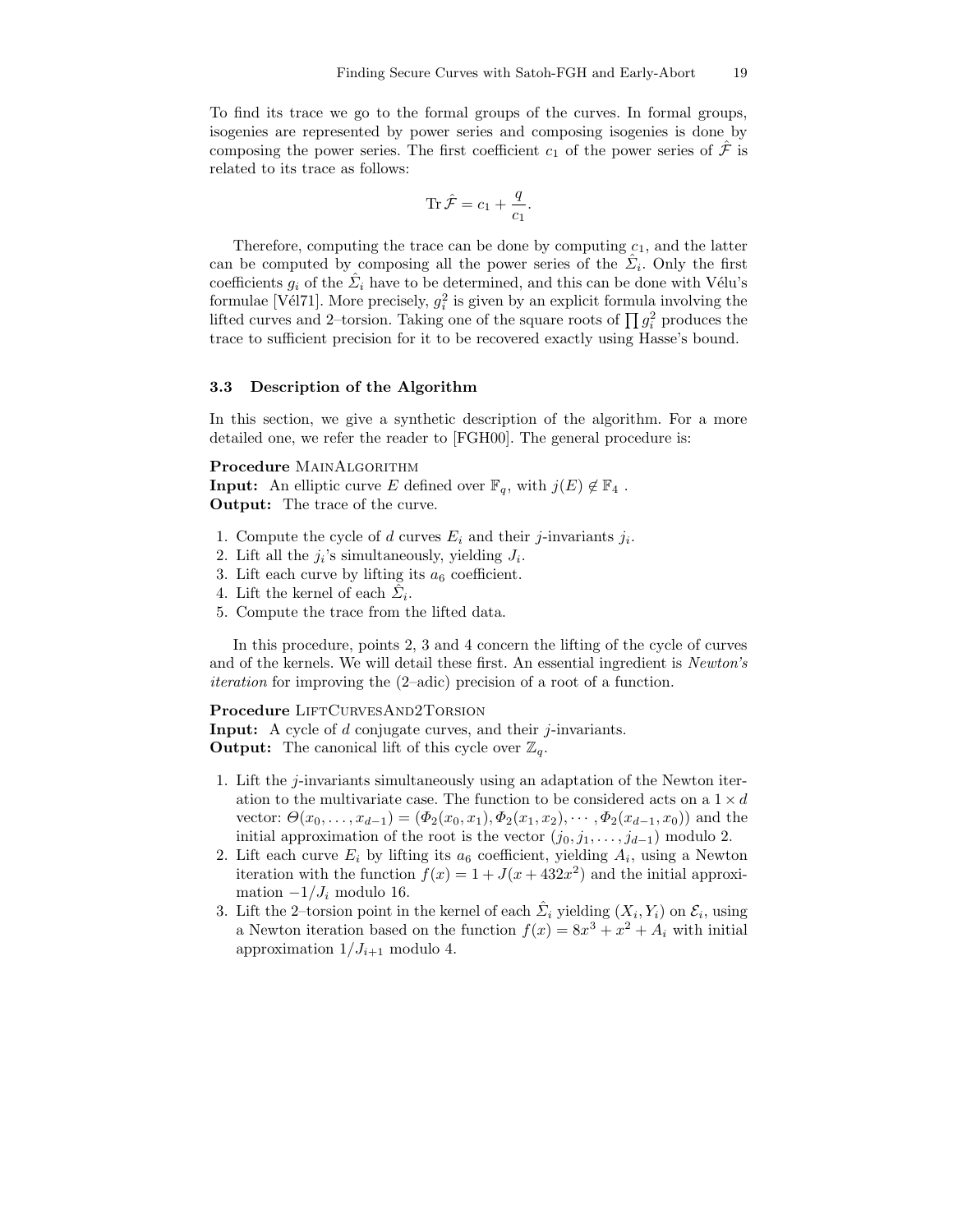With these algorithms, one can perform the lifting efficiently. Once this is done, it remains to compute the trace of  $\hat{\mathcal{F}}$ . The equations in the following algorithm are derived from Vélu's formulae.

#### Procedure COMPUTETRACE

**Input:** A cycle of d curves, given by  $A_i$ , and 2-torsion abscissae  $X_i$ . **Output:** The trace of  $\hat{\mathcal{F}}$ .

1. Compute the square of the first coefficient of the expansion of each  $\hat{\Sigma}_i$  in the formal group of  $\mathcal{E}_i$  using Vélu's formulae. The result is:

$$
g_i^2 = \frac{1 - 252X_i + 19008A_i}{(1 + 120(X_i + 6X_i^2))(1 + 864A_{i+1})}
$$

.

- 2. Compute  $c^2 = \prod g_i^2$ .
- 3. Compute c by computing a square root of  $c<sup>2</sup>$  and by determining the sign using  $c \equiv 1 \mod 4$ .

## 4 Good Elliptic Curves in Cryptography

The security of elliptic curve cryptosystems depends on the difficulty of solving the elliptic curve discrete logarithm (ECDL) problem. As mentioned in the introduction, there are several attacks against curves with special properties such as the one against trace 1 curves, or the MOV reduction for supersingular curves, etc.

For random curves, the chance that one of these methods can apply is vanishingly small. However there are other attacks that work for generic abelian finite groups.

The first is Pohlig-Hellman reduction [PH78]. When the group order N has all its prime factors small, discrete logs can be computed quickly by working in small subgroups. Thus for good security it is essential to pick a group whose order is divisible by a large prime.

The other attacks are algorithms that run in time  $O(\sqrt{N})$ . They include Shanks' baby-step giant-step algorithm (see [Coh96]) and Pollard's  $\rho$  method [Pol78]. In practice, the most difficult ECDL that has been computed is on a Koblitz curve over  $\mathbb{F}_{2^{109}}$  using a distributed version of Pollard– $\rho$  [Har00].

By extrapolating the work required to larger sizes and allowing safety margins for future increases in computing power, it is generally believed (see [FIPS186], [LV00], [P1363], [Sil00]) that a random curve whose order is divisible by a prime of at least 160 bits will offer reasonable security, comparable to 80-bit symmetric systems or 1024-bit RSA. For applications with the highest security requirements, one may take larger safety margins.

To find a secure curve, Lercier [Ler97a] proposed an early-abort strategy to use when computing the cardinality of the curve using SEA. The idea is to test on the fly if  $q + 1 - c \equiv 0 \mod l$ . If the test is true, then we throw away the curve and try again with another one. Since SEA computes c mod  $\ell$ , this test is easy to implement and costs no extra run-time. In large characteristic where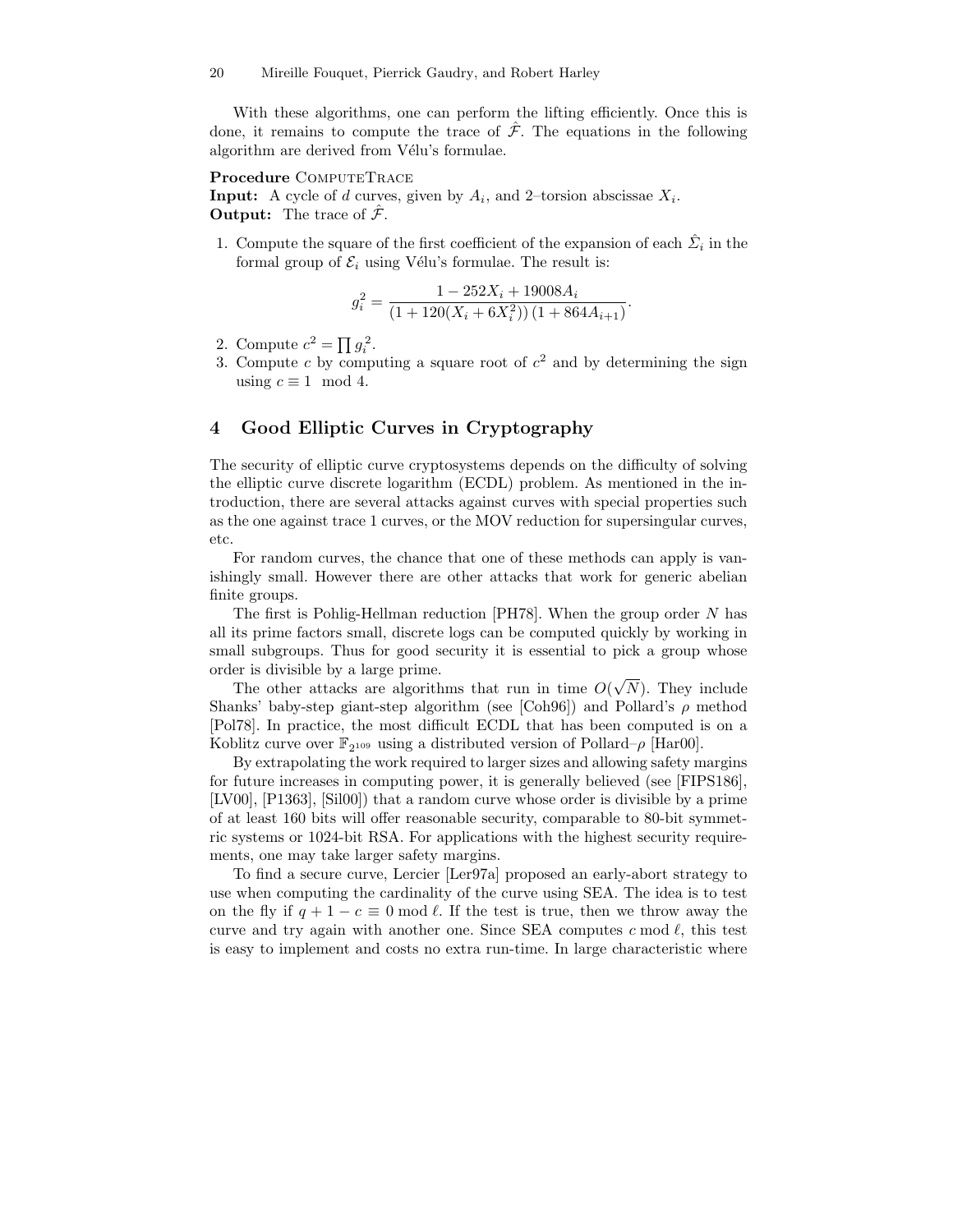Satoh-FGH does not apply this is still the best known method and we refer to the existing literature on the subject [LM95], [IKNY98], [MP98].

A difficulty that arises when designing an early-abort strategy to use with the Satoh-FGH algorithm is that c mod  $\ell$  is not available (except for  $\ell$  a power of p). Our solution is to implement a simplified version of SEA to determine whether the curve has a rational point of  $\ell$ -torsion or not for the first few primes  $\ell$ , as a preliminary step before launching Satoh-FGH. There is a trade-off to be made between the extra cost of these calculations and the benefit to be gained by avoiding an entire cardinality computation. In practice we found this strategy to be very worthwhile and obtained run-times lower than those previously reported in the literature.

### 5 Implementation and Results

#### 5.1 Implementation Details

We wrote optimised implementations of the early-abort strategy and the Satoh-FGH algorithm for characteristic two, in the C programming language. This implementation of the early-abort strategy is independant of Lercier's one. For multiplication in  $\mathbb{F}_q$  we used Karatsuba's algorithm; in  $\mathbb{Z}_q$  we used Toom's algorithm. To ensure that modular reduction took very little time, we chose the irreducible polynomial to be a trinomial or pentanomial. For division we used the binary Euclidean algorithm in  $\mathbb{F}_q$ , and inversion by Newton iterations in  $\mathbb{Z}_q$ .

Most of our timing tests were run on a 750 MHz EV6 Alpha. In order to compare results with [Ler97a], we also ran some tests on a 266 MHz EV4 Alpha identical to the one Lercier used. Note that the difference between these processors is more than what we could think by just comparing the clock speeds: for usual applications, the gain is by a factor of about 15. Finally we timed curve generation for one small field on a 275 MHz StrongARM chip.

In the early-abort part, as explained below, the most time consuming parts are lazy factorizations of small-degree polynomials over  $\mathbb{F}_q$ . The most frequent operation is multiplication in  $\mathbb{F}_q$ . We give relevant timings obtained on the 750 MHz Alpha in Table 1.

| Field size                                                                                                       |  | 163 bits   193 bits   239 bits   409 bits   571 bits |  |
|------------------------------------------------------------------------------------------------------------------|--|------------------------------------------------------|--|
| Cost of a multiplication in $\mathbb{F}_q$ 0.488 $\mu$ s 0.639 $\mu$ s 0.917 $\mu$ s 2.632 $\mu$ s 4.685 $\mu$ s |  |                                                      |  |

**Table 1.** Cost of a multiplication in  $\mathbb{F}_q$  on a 750 MHz EV6 Alpha.

The most frequent operation in the point-counting part is multiplication in  $\mathbb{Z}_q$ . In Table 2, we give the time for one such operation at the highest 2–adic precision required i.e.,  $\lceil d/2 \rceil + 3$  bits, for various field sizes d. These measurements were also done on the 750 MHz Alpha.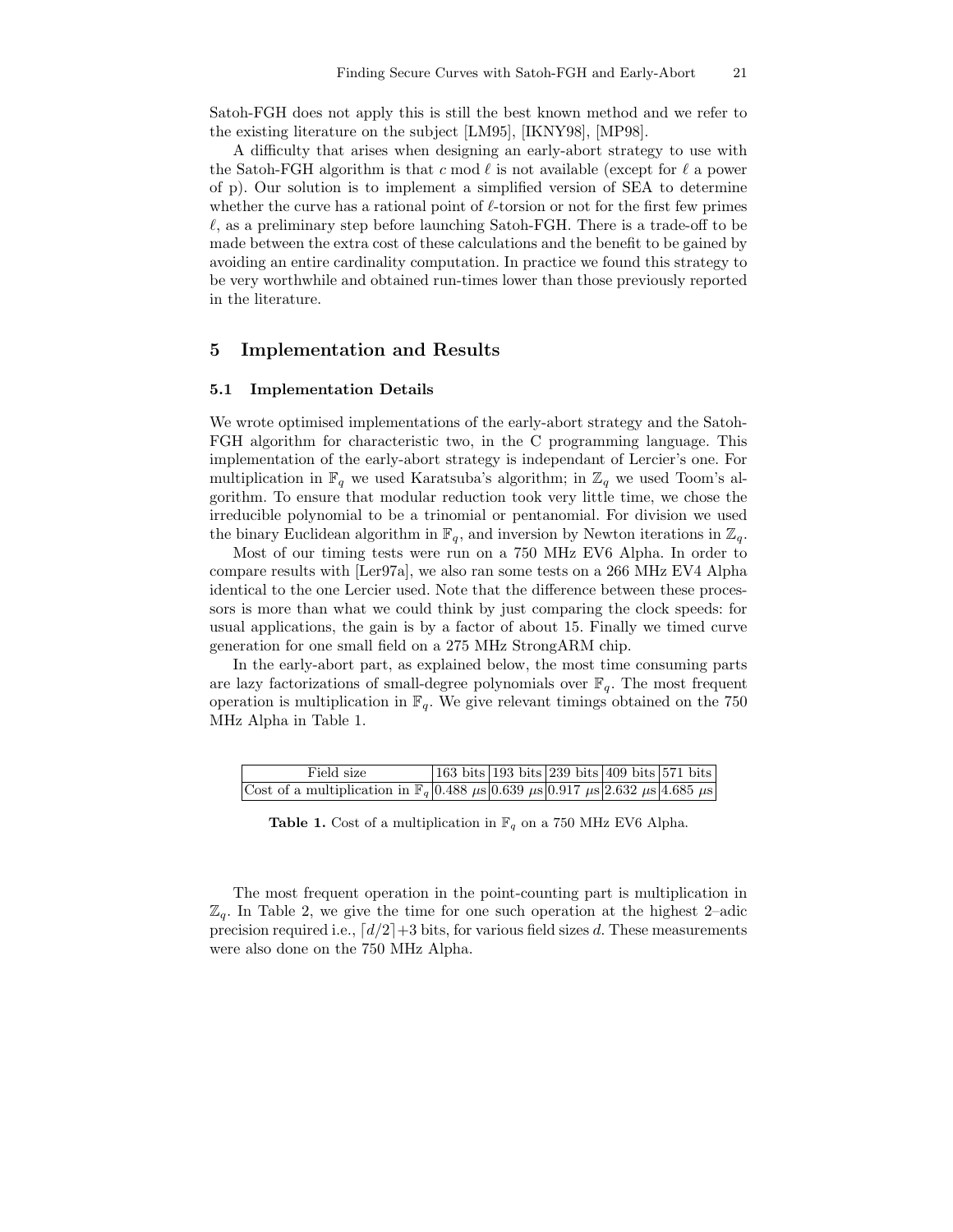| Base field size                                                                  | $ 163 \text{ bits} 193 \text{ bits} 239 \text{ bits} 409 \text{ bits} 571 \text{ bits}$ |     |     |     |     |
|----------------------------------------------------------------------------------|-----------------------------------------------------------------------------------------|-----|-----|-----|-----|
| Maximal precision                                                                | 85                                                                                      | 100 | 123 | 208 | 289 |
| Cost of a multiplication in $\mathbb{Z}_q$ 0.19 ms 0.24 ms 0.36 ms 4.6 ms 8.0 ms |                                                                                         |     |     |     |     |

Table 2. Cost of a multiplication in  $\mathbb{Z}_q$  on a 750 MHz EV6 Alpha.

|                                            |           | Field size SEA (timings from [Ler97b]) Satoh-FGH Ratio |                  |     |
|--------------------------------------------|-----------|--------------------------------------------------------|------------------|-----|
|                                            | Min   Max | Avg                                                    |                  |     |
| 155 bits $ 58.8 s $ 132 s                  |           | $86.5$ s                                               | $36.3 \text{ s}$ | 2.4 |
| 196 bits   212 s   1029 s                  |           | 308s                                                   | 68.8 s           | 4.5 |
| 300 bits $ 1519 \text{ s} 3686 \text{ s} $ |           | 2434 s                                                 | $408.4$ s        |     |

Table 3. Times for point-counting on a 266 MHz EV4 Alpha

#### 5.2 Counting the Number of Points on One Curve

When computing the cardinality of a curve, one has to decide whether to use SEA or Satoh. Two cases have to be dealt with differently: the case of large characteristic and the case of small characteristic.

The complexity of Satoh's algorithm has a bad dependency in the characteristic  $p$  of the base field and when  $p$  is large, it is not efficient at all. This is due to the use of the modular equation  $\Phi_p$  for the lifting of the curves. This equation has  $O(p^2)$  coefficients that have to be known at least modulo  $p^{(d/2)+O(1)}$ . Hence a complexity which is exponential in  $p$  appears to be unavoidable. On the other hand, the SEA algorithm is polynomial-time independently of p. For instance, Morain succeeded in counting the number of points of a curve over a field of size  $10^{499} + 153$  [Mor95].

However in small characteristic Satoh's algorithm is efficient. In particular in characteristic two, Satoh-FGH is clearly faster than SEA in practice. To illustrate the difference in speed between the two algorithms, we compare Lercier's results [Ler97b] with the timings we get over the same fields, using an identical 266 MHz Alpha. The results are given in Table 3. We do not give minimal or maximal times for Satoh-FGH since the runtime of this algorithm is essentially constant when treating different curves over the same field. These results show that the bigger the field the greater the advantage for Satoh-FGH, as expected from the asymptotics.

We give timings for point-counting on the 750 MHz Alpha in Table 4. Most of the field sizes that we chose are recommended in cryptographic standards (ANSI X9.63, IEEE P1363, IPSec, NIST, WAP).

Remark: In some cases, the SEA and Satoh-FGH algorithms can be combined to speed-up point-counting. This works particularly well when the field size is such that the maximum precision required in Satoh-FGH is a little more than a multiple of the machine word-size. A good example is  $q = 2^{251}$ : the maximum precision in the lifting calculations is  $\lceil \frac{251}{2} \rceil + 3 = 129$  bits. In this case, computing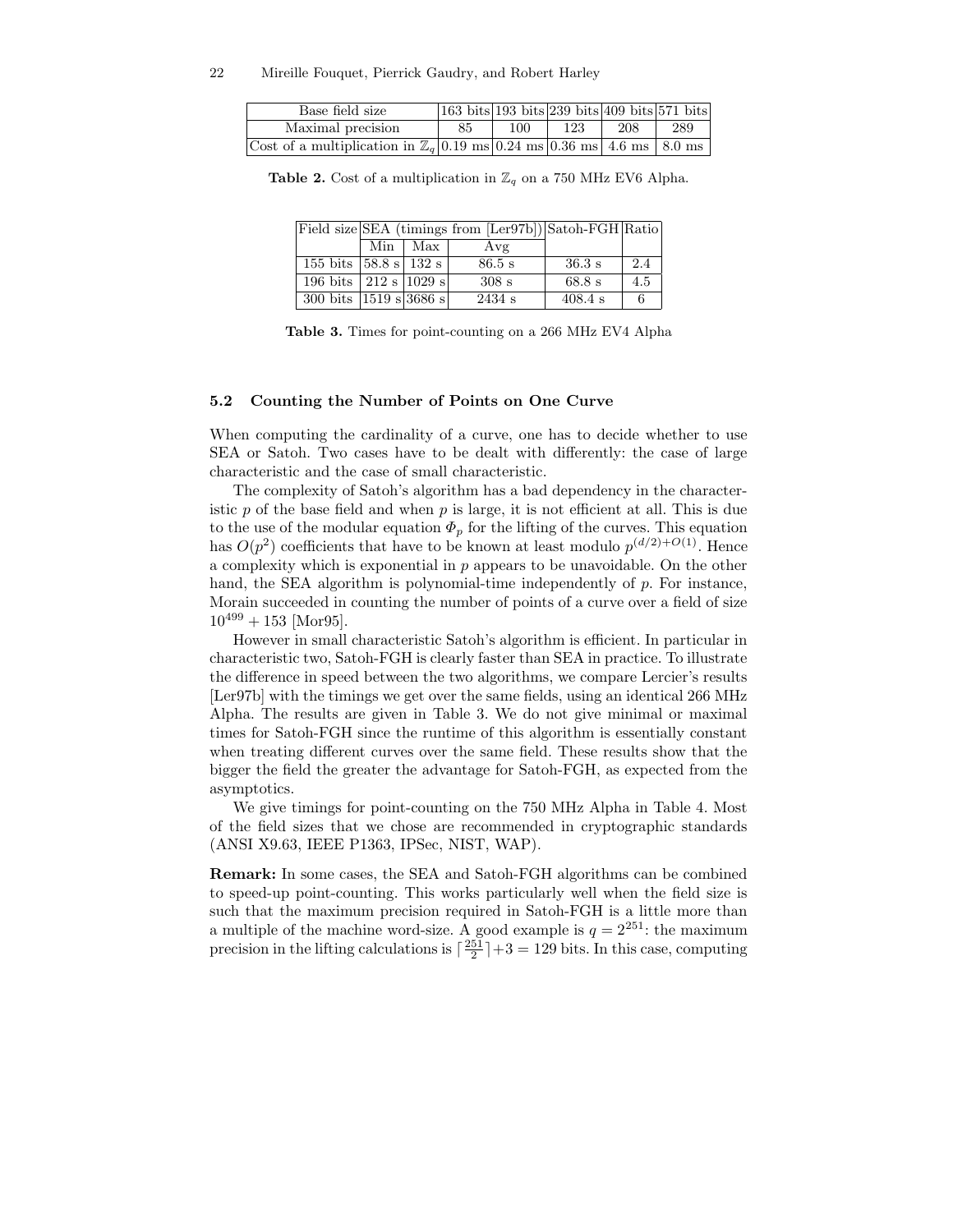|                          | Field size Satoh-FGH Field size Satoh-FGH Field size Satoh-FGH |                        |          |                      |                  |
|--------------------------|----------------------------------------------------------------|------------------------|----------|----------------------|------------------|
| $\vert$ 157 bits $\vert$ | 2.39 s                                                         | $\sqrt{197}$ bits      | $4.45$ s | $\parallel$ 283 bits | $26.5$ s         |
| $\sqrt{163}$ bits        | $2.76$ s                                                       | $233 \text{ bits}$     | $6.57$ s | $\parallel$ 409 bits | $76.3 \text{ s}$ |
| $193 \text{ bits}$       | $4.10$ s                                                       | $239 \; \mathrm{bits}$ | $6.94$ s | $\sqrt{571}$ bits    | 257 s            |

Table 4. Times for point-counting on a 750 MHz EV6 Alpha

the trace modulo 3 with the SEA algorithm allows the precision to be reduced to 128 bits which fits perfectly in a whole number of words. This approach could certainly be pushed further, although implementation complexity would appear to outweigh the moderate gain in speed.

#### 5.3 Finding a Good Curve

The naïve strategy to find a curve suitable for cryptographic use is to count the number of points for many curves, until one with almost prime order is found. As mentioned before, if the SEA algorithm is used then many bad curves can be detected early; this nice property does not hold for the Satoh-FGH algorithm.

Hence, for small to medium sizes, the naïve strategy using Satoh-FGH is not better than the early-abort strategy with SEA. For instance over  $\mathbb{F}_{2^{155}}$ , Lercier [Ler97b] was able to select the good curves among a set of 1000 random ones in 14112 seconds. On the same computer, the Satoh-FGH method takes 36.5 seconds per curve, so that selecting the good ones would take 36500 seconds with the naive strategy, and would be worse by a factor 2.5. (For larger sizes, this phenomenon vanishes and Satoh-FGH is always better.)

To counter this, we take advantage of both methods: we first eliminate many candidate curves by an early-abort strategy based on SEA's techniques, and then run Satoh-FGH on the remaining ones.

Let E be a curve over  $\mathbb{F}_q$ . For a small prime  $\ell$ , E is called  $\ell$ -good if its order is coprime to  $\ell$ , and  $\ell$ -bad otherwise. Early-abort works as follows for each  $\ell$ :

- 1. Compute the number of roots of  $\Phi_{\ell}(X, j(E))$ . It can be 0, 1, 2 or  $\ell+1$ . (The cases 1 or  $\ell + 1$  cannot occur unless q is a square modulo  $\ell$ .)
- 2. If there are no roots,  $E$  is  $\ell$ -good.
- 3. Otherwise, for each root of  $\Phi_{\ell}$ , build the corresponding factor of the  $\ell$ -division polynomial and search for a root x of the factor. If there is such an x in  $\mathbb{F}_q$ and a corresponding y too, then  $(x, y)$  is an  $\ell$ -torsion point over  $\mathbb{F}_q$  and E is  $\ell$ -bad.
- 4. Otherwise E is  $\ell$ -good.

The major cost in step 1 is that of computing  $X^q$  modulo  $\Phi_{\ell}(X, j(E))$ , which has degree  $\ell + 1$ . To accelerate the calculation, we replace  $\Phi_{\ell}$  by the *canonical* modular polynomial  $\Phi_\ell^c$ , which has the same degree but is sparser and involves lower powers of j. We refer to [Mor95] for the construction and the properties of these equations.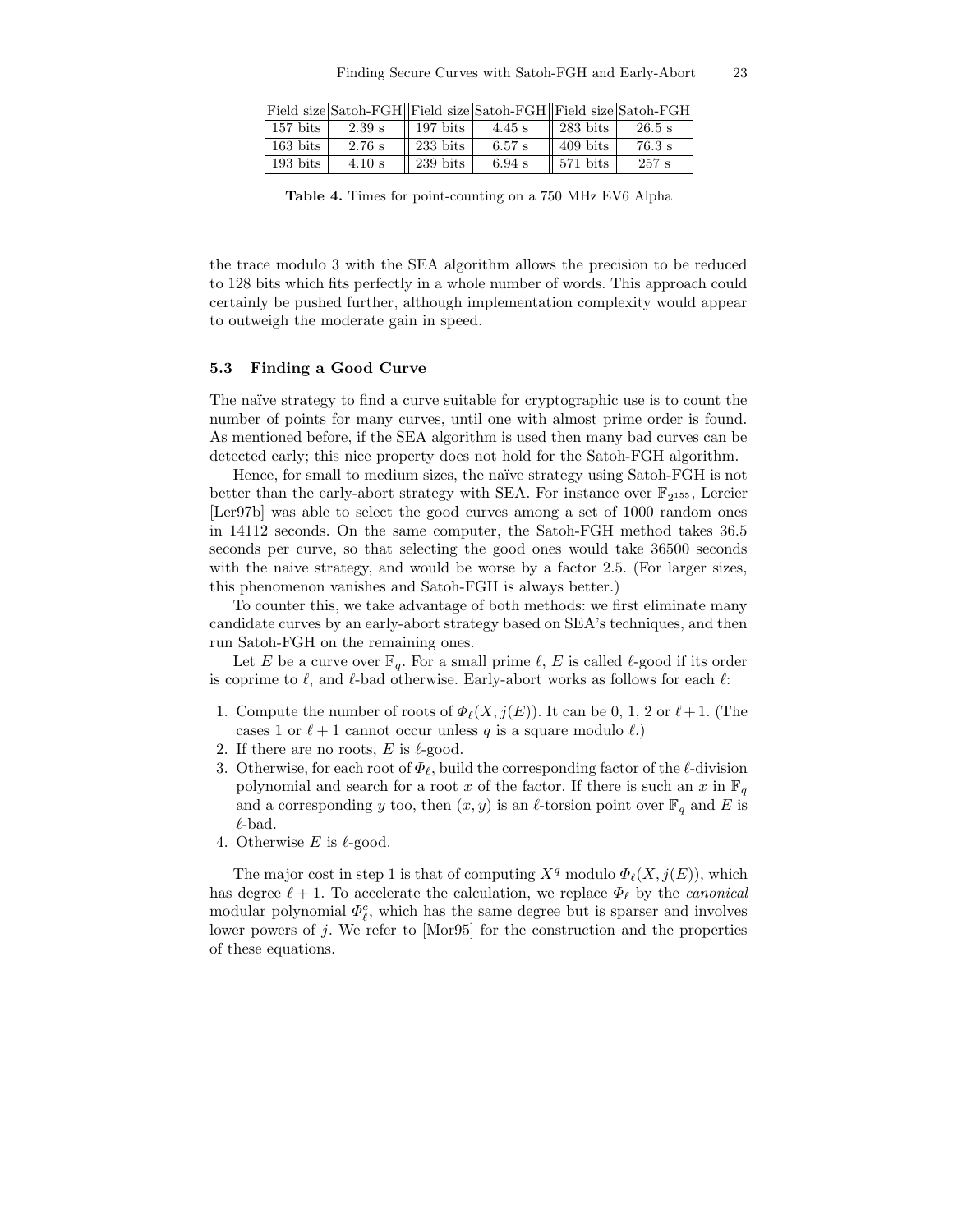|    | $q = 2^{163}$              |                   | $q = 2^{239}$              |                   |
|----|----------------------------|-------------------|----------------------------|-------------------|
|    | Root finding               | Average           | Root finding               | Average           |
|    | of $\Phi_{\ell}^{c}(X, j)$ | total time        | of $\Phi_{\ell}^{c}(X, j)$ | total time        |
| 3  | $0.17$ ms                  | $0.17$ ms         | $0.28$ ms                  | $0.28$ ms         |
| 5  | $0.34$ ms                  | $0.38$ ms         | $0.61$ ms                  | $0.68$ ms         |
| 7  | $0.34$ ms                  | $1.18$ ms         | $0.56$ ms                  | $2.18$ ms         |
| 11 | $4.42$ ms                  | $6.93$ ms         | $9.14$ ms                  | $14.1 \text{ ms}$ |
| 13 | $1.07$ ms                  | $4.19$ ms         | $1.94$ ms                  | $8.36$ ms         |
| 17 | $3.71$ ms                  | $8.63$ ms         | $7.34$ ms                  | $17.9$ ms         |
| 19 | $4.97$ ms                  | $11.6 \text{ ms}$ | $10.1$ ms                  | $23.7 \text{ ms}$ |

**Table 5.** Average runtime for checking if E is  $\ell$ -good (EV6 – 750 MHz)

Heuristically, in half of the cases there will be no root (in such a case  $\ell$  is called an Atkin prime) and we are done. Otherwise, we have to continue to step 3. The factor of the division polynomial corresponding to a root of the modular polynomial is calculated using a system of formulae due to Lercier [Ler97a]. For small  $\ell$  the solution to this system can be written explicitly, and the factor is obtained at almost no cost. (For larger  $\ell$  the system could be solved efficiently by an algorithm also due to Lercier.) The cost of searching for a root is dominated by the computation of  $X^q$  modulo the factor, which has degree  $(\ell - 1)/2$ .

In Table 5 we give the run-time for this procedure, measured on the 750 MHz Alpha.

It is necessary to bound the maximum size of  $\ell$  in order to balance the cost of early-abort against the gain obtained by avoiding point-counting. In theory, it would be beneficial to increase  $\ell$  until the above early-abort procedure took approximately one  $\ell$ -th of the time required for point-counting. Hence the maximum size of  $\ell$  would grow with the field size.

However almost all of the advantage to be gained comes from using the first few primes and in practice we found  $\ell \leq 19$  to be a good trade-off. For these primes it is not difficult to determine if curves are  $\ell$ -good: Lercier's construction of isogenies is relatively easy, as in the search for  $\ell$ -torsion points. Thus we were able to keep our code simple and reliable.

For comparison with Lercier's results reported in [Ler97b], we ran some further tests on the 266 MHz Alpha. We chose a similar early-abort strategy, searching for good curves with order  $4p$  without considering the twist curves at all (but see below). The results can be found in Table 6. As a first step in the early-abort, we determine whether the order is divisible by 8. This can be decided very quickly by computing Tr  $a_6$ . Note that we measured our timings for 157 and 197 bits instead of 155 and 196 because composite extension fields may be weak in certain cases, as mentioned in the introduction.

Next, in order to maximise the performance of curve generation we decided to search simultaneously for twist curves with order  $2p$  and this allowed us roughly to double the speed. As is clear from section 2, the cardinality of the twist can be found immediately from that of the curve itself. Furthermore, the early-abort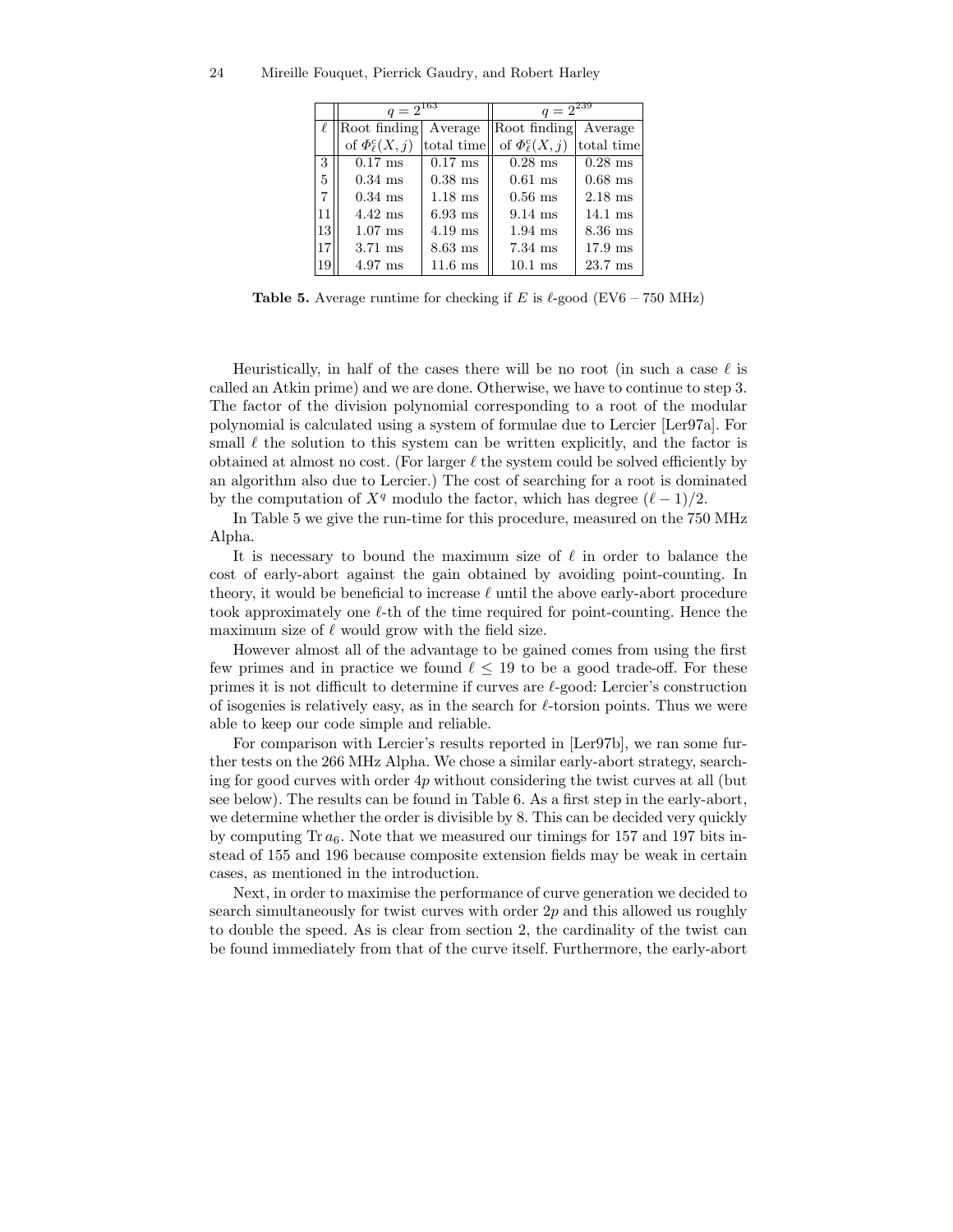|                        |           | Field size SEA (from $[{\rm Ler97b}])$ Satoh-FGH + early-abort |
|------------------------|-----------|----------------------------------------------------------------|
| $155 \; \mathrm{bits}$ | 14112 s   | 4490 s                                                         |
| $196 \text{ bits}$     | $30254$ s | 7850 s                                                         |

**Table 6.** Time to select good curves among  $1000$  (EV4 –  $266$  MHz)

|                | Field size Time for e.-a. | Remaining | Time to count      |    | Good Average time to                      |
|----------------|---------------------------|-----------|--------------------|----|-------------------------------------------|
| $(in \; bits)$ | on 10000 curves           | curves    |                    |    | remaining curves curves find a good curve |
| 157            | $21.1$ s                  | 435       | $17.3 \text{ min}$ | 45 | 23.6 s                                    |
| 163            | $23.1$ s                  | 473       | $21.7 \text{ min}$ | 55 | $24.1$ s                                  |
| 193            | $25.1$ s                  | 402       | $27.5 \text{ min}$ | 33 | $50.7$ s                                  |
| 197            | $30.8 \text{ s}$          | 415       | $30.8 \text{ min}$ | 43 | 43.6 s                                    |
| 233            | $40.3$ s                  | 402       | $44 \text{ min}$   | 29 | $92.4$ s                                  |
| 239            | $43.5$ s                  | 435       | $50.3 \text{ min}$ | 29 | $105.6$ s                                 |
| 283            | 122 s                     | 418       | $3h$ 4 min         | 20 | $9.2 \text{ min}$                         |
| 409            | $245$ s                   | 467       | $9h\,54\,\min$     | 22 | $27 \text{ min}$                          |
| 571            | $524$ s                   | 375       | $26h$ 40 min       | 11 | $146 \text{ min}$                         |

**Table 7.** Average time to find a good curve  $(EV6 - 750 \text{ MHz})$ 

strategy can easily be adapted to take the twist into account since it has the same j-invariant and the same division polynomials. (This is because the curve and its twist are isomorphic over an algebraic closure and the isomorphism preserves the abscissae.)

One possibility would be to reject a pair consisting of a curve and its twist only when the early-abort strategy determines that both curves are cryptographically unsuitable. Alternatively one may pursue a more aggressive strategy by rejecting them both as soon as either one is found to be unsuitable, and immediately moving on to a new pair. Using the latter method for 10000 random curve pairs on the 750 MHz Alpha, we measured the timing results shown in Table 7.

Although the  $O(d^3)$  space complexity of Satoh's algorithm grows quickly, the tricks described in [FGH00] keep the constant factor small. With these tricks, the largest key size we dealt with (571 bits) requires under 10 megabytes and for moderate key sizes the memory usage was only a few hundred kilobytes. We chose a different trade-off, using more memory in exchange for slightly higher speed.

To investigate the possibility of generating curves in constrained environments, we ran some tests at 113 bits on an ARM chip. This small key size is recommended for key-exchange in the Wireless Application Forum's WTLS standard (WAP) and can be used for short-term security at a level comparable to DES. The results can be seen in Table 8.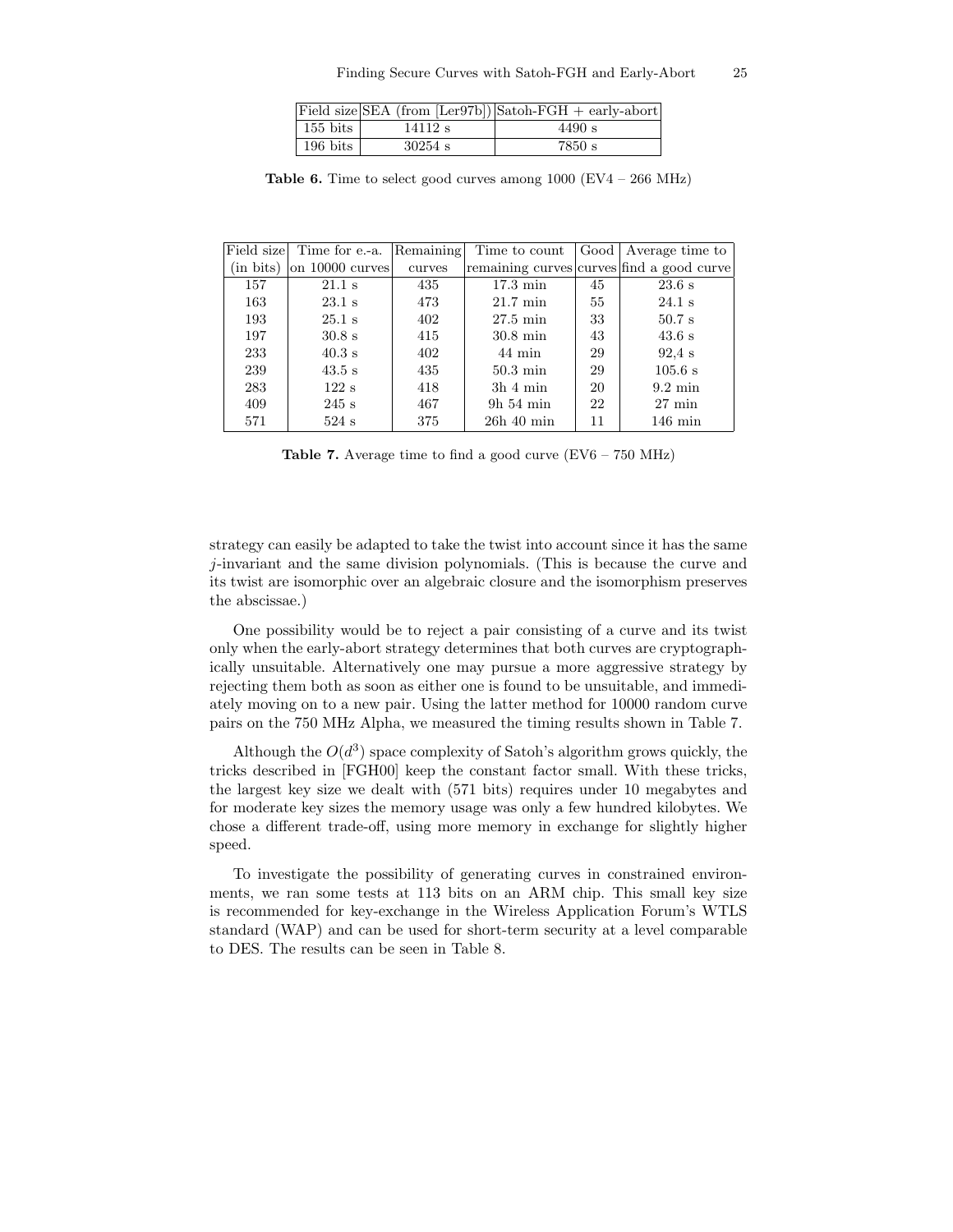|  | Field size Frequency | Time to |                                   | Average time to $ RAM + ROM$ used |
|--|----------------------|---------|-----------------------------------|-----------------------------------|
|  |                      |         | count one curve find a good curve |                                   |
|  | 113 bits   275 MHz   | 5.9 s   | 38 <sub>s</sub>                   | $1240$ KB $+$ 136 KB              |

Table 8. Time to find a good WAP curve on an ARM chip

|  | Field size Time   Field size Time   Field size Time                                                   |  |  |
|--|-------------------------------------------------------------------------------------------------------|--|--|
|  | 157 bits $\boxed{0.50 \text{ s}}$ 197 bits $\boxed{0.91 \text{ s}}$ 283 bits $\boxed{6.32 \text{ s}}$ |  |  |
|  | 163 bits $ 0.56 \text{ s} $ 233 bits $ 1.39 \text{ s} $ 409 bits $ 19.4 \text{ s} $                   |  |  |
|  | 193 bits $ 0.84 \text{ s} $ 239 bits 1.47 s 571 bits 58.2 s                                           |  |  |

Table 9. New times for point-counting on a 750 MHz EV6 Alpha

# 6 Conclusion

The Satoh-FGH algorithm has proven to be the method of choice whenever one wants to compute the cardinality of a random elliptic curve defined over a finite field of characteristic two. But in spite of Satoh-FGH's excellent performance (see Table 4), the SEA algorithm should not be abandoned too quickly. In the case of large characteristic it is the only practical method available. Moreover the early-abort strategy, which is closely related to it, is valuable when looking for a curve for cryptographic use, even in small characteristic. By combining this technique and the Satoh-FGH algorithm, we obtain an efficient way of computing secure curves (see Table 7). We conclude that it is no longer necessary to use precomputed curves in cryptography since one can easily compute new curves as desired. Finding a curve with a security level comparable with RSA-1024 takes minutes or less. Curve generation for short-term security, with a level equivalent to DES, is feasible on a low-power chip. Finally, very high security levels similar to the highest AES level are now possible albeit in several hours.

### Remark

We have recently implemented a new and quite different point-counting algorithm with lower memory requirements and a gain in speed by a factor ranging from 4 to 5 depending on key-size. For instance a secure 113-bit curve can be found in 8 seconds using 36 KB of RAM on the 275 MHz StrongARM. Repeating the calculations from Tables 4 and 7 gave the times in Table 9 and Table 10.

#### Acknowledgements

We would like to thank François Morain for his continuous support and many invaluable suggestions during this work.

We are also grateful to Rajit Manohar from Cornell Computer Systems Laboratory. He provided the computer resources needed for many of our calculations.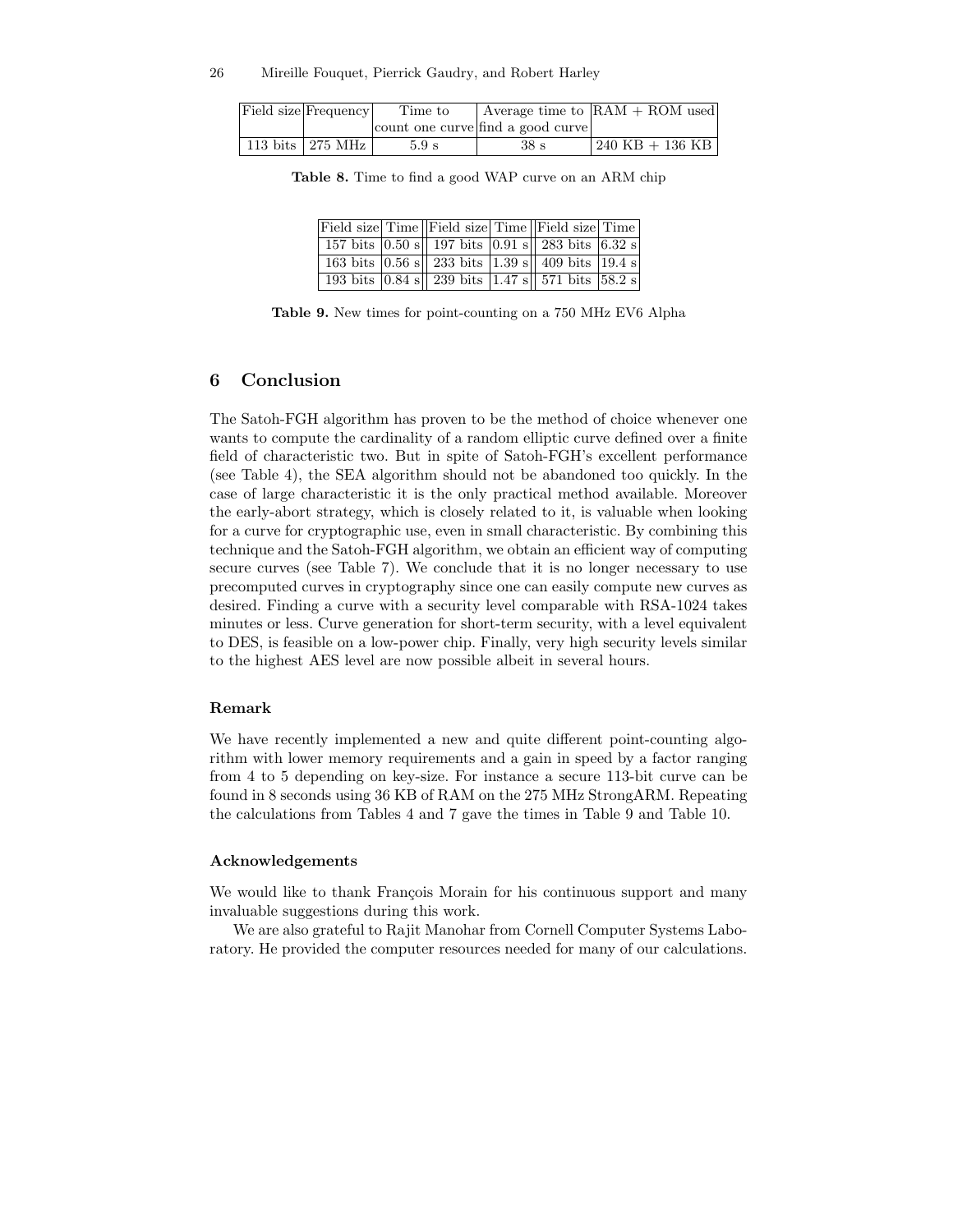|     | Field size Average time to  |
|-----|-----------------------------|
|     | (in bits) find a good curve |
| 157 | 5s                          |
| 163 | 5 <sub>s</sub>              |
| 193 | 10 <sub>s</sub>             |
| 197 | 10 <sub>s</sub>             |
| 233 | $21 \mathrm{s}$             |
| 239 | $22\mathrm{~s}$             |
| 283 | 138s                        |
| 409 | 7 min                       |
| 571 | $34 \text{ min}$            |

**Table 10.** New times to find good curves  $(EV6 - 750 \text{ MHz})$ 

# References

- [FIPS186] FIPS 186-2. Digital Signature Standard. Federal Information Processing Standards publication, january 2000. U.S. Departement of Commerce/National Institute of Standards and Technology. Available at http://csrc.nist.gov/cryptval/dss.htm.
- [P1363] IEEE P1363. Standard specifications for public key cryptography. Available at http://www.manta.ieee.org/groups/1363/.
- [Atk92] A. O. L. Atkin. The number of points on an elliptic curve modulo a prime. Series of e-mails to the NMBRTHRY mailing list, 1992.
- [BSS99] I. Blake, G. Seroussi, and N. Smart. Elliptic curves in cryptography, volume 265 of London Math. Soc. Lecture Note Ser. Cambridge University Press, 1999.
- [Coh96] H. Cohen. A course in algorithmic algebraic number theory, volume 138 of Graduate Texts in Mathematics. Springer–Verlag, 1996. Third printing.
- [Cou94] J.-M. Couveignes. Quelques calculs en théorie des nombres. Thèse, Université de Bordeaux I, July 1994.
- [Cou96] J.-M. Couveignes. Computing  $\ell$ -isogenies using the p-torsion. In H. Cohen, editor, Algorithmic Number Theory, volume 1122 of Lecture Notes in Comput. Sci., pages 59–65. Springer Verlag, 1996. Second International Symposium, ANTS-II, Talence, France, May 1996, Proceedings.
- [Dew98] L. Dewaghe. Remarks on the Schoof-Elkies-Atkin algorithm. Math. Comp., 67(223):1247–1252, July 1998.
- [DGM99] I. Duursma, P. Gaudry, and F. Morain. Speeding up the discrete log computation on curves with automorphisms. In Kwok Yan Lam, Eiji Okamoto, and Chaoping Xing, editors, Advances in Cryptology – ASIACRYPT '99, volume 1716 of Lecture Notes in Comput. Sci., pages 103–121. Springer-Verlag, 1999. International Conference on the Theory and Applications of Cryptology and Information Security, Singapore, November 1999, Proceedings.
- [Elk98] N. Elkies. Elliptic and modular curves over finite fields and related computational issues. In D.A. Buell and eds. J.T. Teitelbaum, editors, Computational Perspectives on Number Theory, pages 21–76. AMS/International Press, 1998. Proceedings of a Conference in Honor of A.O.L. Atkin.
- [FGH00] M. Fouquet, P. Gaudry, and R. Harley. An extension of Satoh's algorithm and its implementation. J. Ramanujan Math. Soc., 15:281–318, 2000.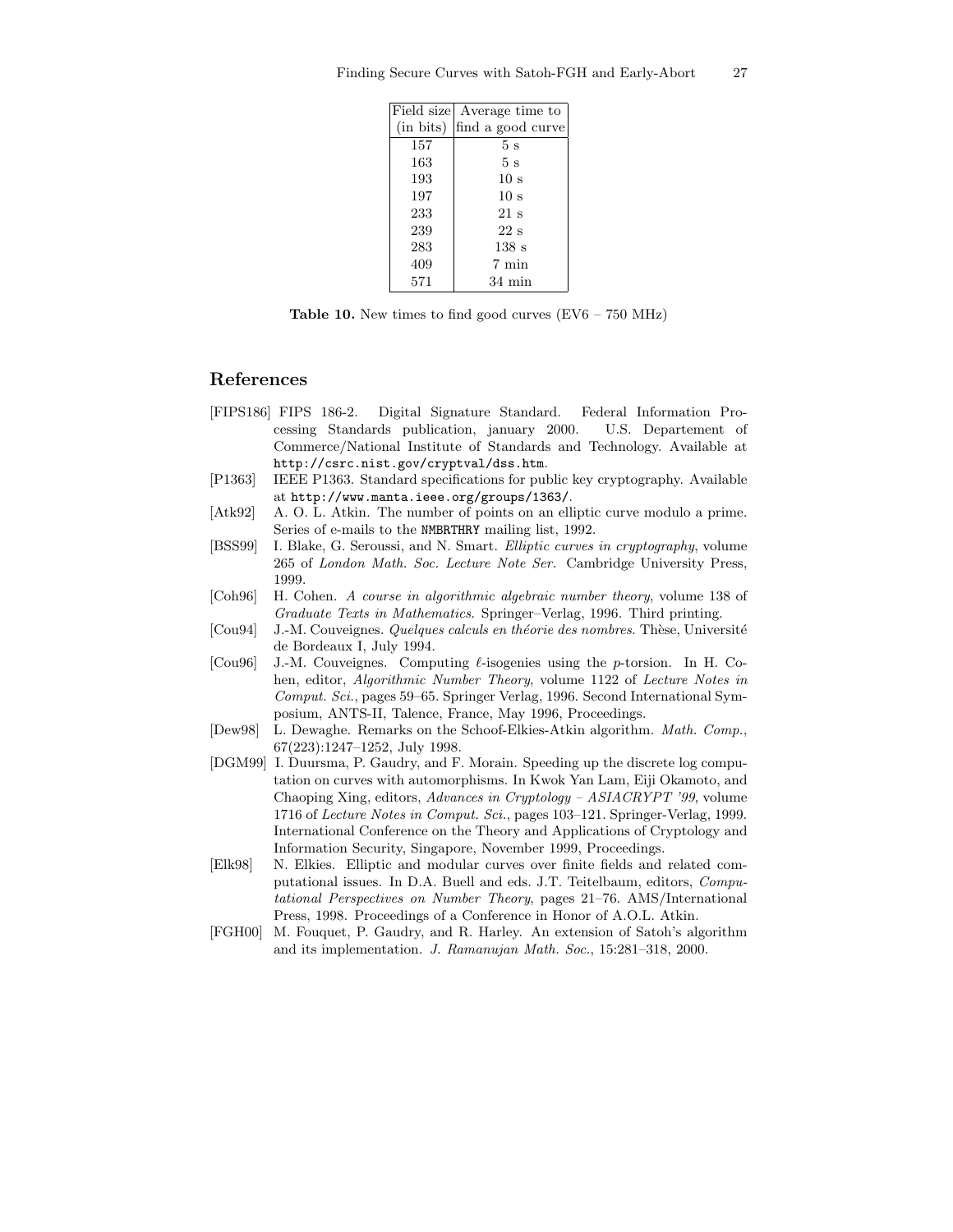- 28 Mireille Fouquet, Pierrick Gaudry, and Robert Harley
- [FR94] G. Frey and H.-G. Rück. A remark concerning m-divisibility and the discrete logarithm in the divisor class group of curves. *Math. Comp.*,  $62(206):865-$ 874, April 1994.
- [GHS00] P. Gaudry, F. Hess, and N. Smart. Constructive and destructive facets of Weil descent on elliptic curves. Submitted to J. Crypt. and available at http://www.cs.bris.ac.uk/~nigel/weil\_descent.html, 2000.
- [GLV] R. Gallant, R. Lambert, and S. Vanstone. Improving the parallelized Pollard lambda search on binary anomalous curves. To appear in Math. Comp.
- [Har00] R. Harley. http://cristal.inria.fr/~harley/ecdl7/q, 2000.
- [Has33] H. Hasse. Beweis des Analogons der Riemannschen Vermutung für die Artinschen und F. K. Smidtschen Kongruenzzetafunktionen in gewissen elliptischen Fällen. Ges. d. Wiss. Narichten. Math.-Phys. Klasse, pages 253–262, 1933.
- [IKNY98] T. Izu, J. Kogure, M. Noro, and K. Yokoyama. Efficient implementation of Schoof's algorithm. In K. Ohta and D. Pei, editors, Advances in Cryptology – ASIACRYPT '98, volume 1514 of Lecture Notes in Comput. Sci., pages 66–79. Springer-Verlag, 1998. International Conference on the theory and application of cryptology and information security, Beijing, China, October 1998.
- [JM99] D. Johnson and A. Menezes. The elliptic curve digital signature algorithm (ECDSA). Technical Report CORR 99-34, U. Waterloo, 1999. Available at http://www.cacr.math.uwaterloo.ca/.
- [Kob87] N. Koblitz. Elliptic curve cryptosystems. Math. Comp., 48(177):203–209, January 1987.
- [Ler97a] R. Lercier. Algorithmique des courbes elliptiques dans les corps finis. Thèse, Ecole polytechnique, June 1997.
- [Ler97b] R. Lercier. Finding good random elliptic curves for cryptosystems defined over  $\mathbb{F}_{2^n}$ . In W. Fumy, editor, Advances in Cryptology – EUROCRYPT '97, volume 1233 of Lecture Notes in Comput. Sci., pages 379–392. Springer-Verlag, 1997. International Conference on the Theory and Application of Cryptographic Techniques, Konstanz, Germany, May 1997, Proceedings.
- [LM95] R. Lercier and F. Morain. Counting the number of points on elliptic curves over finite fields: strategies and performances. In L. C. Guillou and J.-J. Quisquater, editors, Advances in Cryptology – EUROCRYPT '95, volume 921 of Lecture Notes in Comput. Sci., pages 79–94, 1995. International Conference on the Theory and Application of Cryptographic Techniques, Saint-Malo, France, May 1995, Proceedings.
- [LST64] J. Lubin, J. P. Serre, and J. Tate. Elliptic curves and formal groups. In Lecture notes prepared in connection with the seminars held at the Summer Institute on Algebraic Geometry, Whitney Estate, Woods Hole, Massachusetts, July 6-July 31, 1964, 1964. Scanned copies available at http://www.ma.utexas.edu/users/voloch/lst.html.
- [LV00] A. Lenstra and E. Verheul. Selecting cryptographic key sizes, January 2000. Presented at PKC2000.
- [Men93] A. J. Menezes. Elliptic curve public key cryptosystems. Kluwer Academic Publishers, 1993.
- [Mil87] V. Miller. Use of elliptic curves in cryptography. In A. M. Odlyzko, editor, Advances in Cryptology – CRYPTO '86, volume 263 of Lecture Notes in Comput. Sci., pages 417–426. Springer-Verlag, 1987. Proceedings, Santa Barbara (USA), August 11–15, 1986.